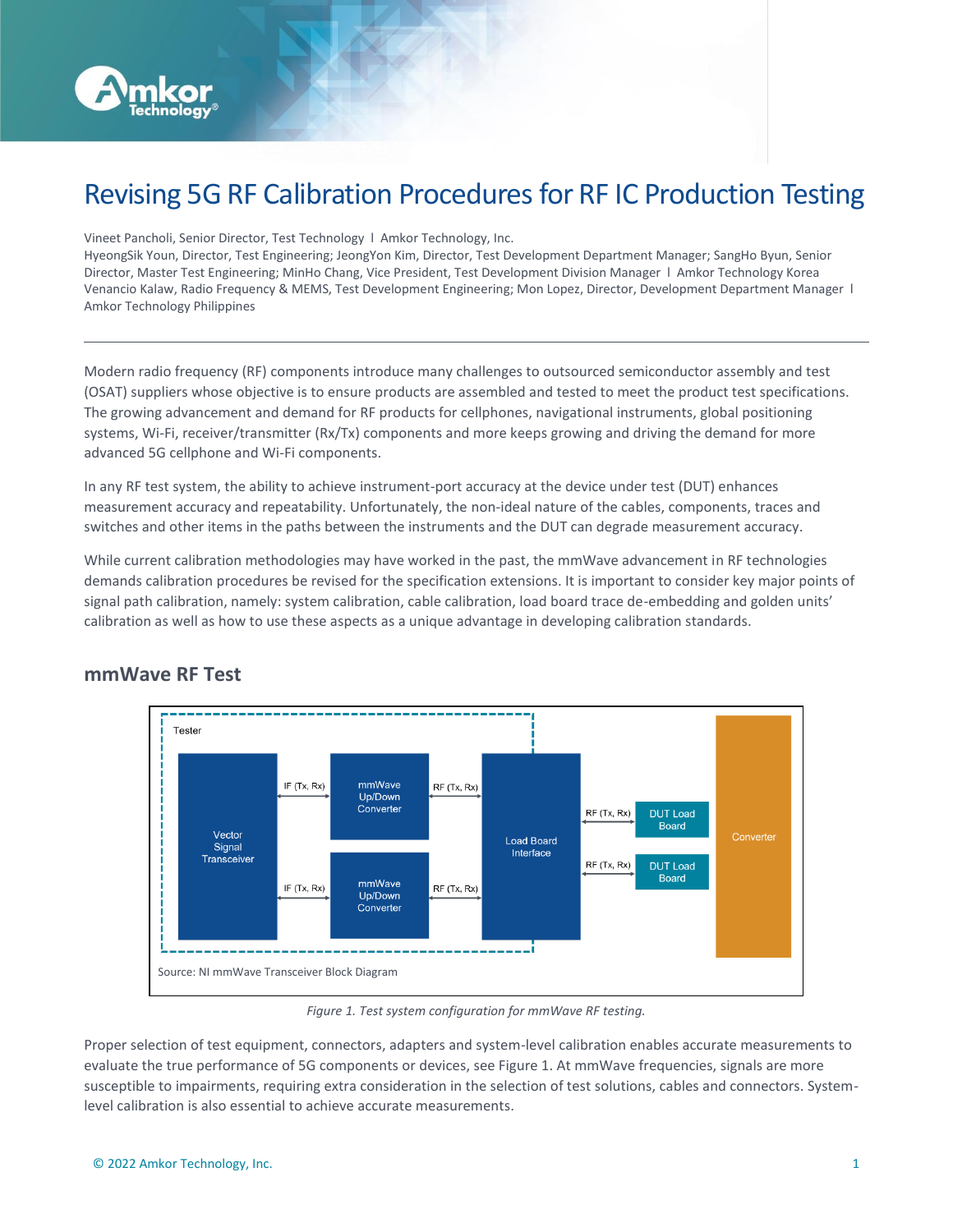

Calibration ensures the measurement system produces accurate results. All non-idealities in the paths between the test system instruments and the device under test can degrade the measurement accuracy or result in flatness errors. One must extend the measurement accuracy from the test system signal source's output or its measure input to the DUT's test port as shown in Figure 2. Measurement of the frequency response of the test fixture, cables and connectors may be required to obtain an accurate, calibrated measurement.

5G promises substantial improvements in wireless communications, including higher throughput, lower latency, improved reliability and better efficiency. Achieving these goals requires a variety of new technologies and techniques, like higher frequencies, wider bandwidths, new modulation schemes, massive multiple input, multiple output (MIMO), phased-array antennas and more.

These technologies bring new challenges in the validation of device performance. One of the key measurements is error vector magnitude (EVM), which is a system-level specification for modulated signals as they are delivered to and received from the DUT. In many cases, the EVM value must remain below a specific threshold—and getting an accurate measurement requires that the test system itself have a low noise floor (i.e., a low EVM).



*Figure 2. RF calibration setup.*

The two types of calibration methods used to account for and correct these measurement errors are vector and scalar calibration.

#### **Vector Calibration**

The vector calibration method requires measurements of both the magnitude and phase characteristics of the RF path. This can be done by either performing a network analyzer calibration at the DUT's input and output ports or by using a calibrated network analyzer to measure the scattering (S) parameters<sup>3</sup> of the RF path. The latter method provides a complete, complex-valued characterization of the signal path.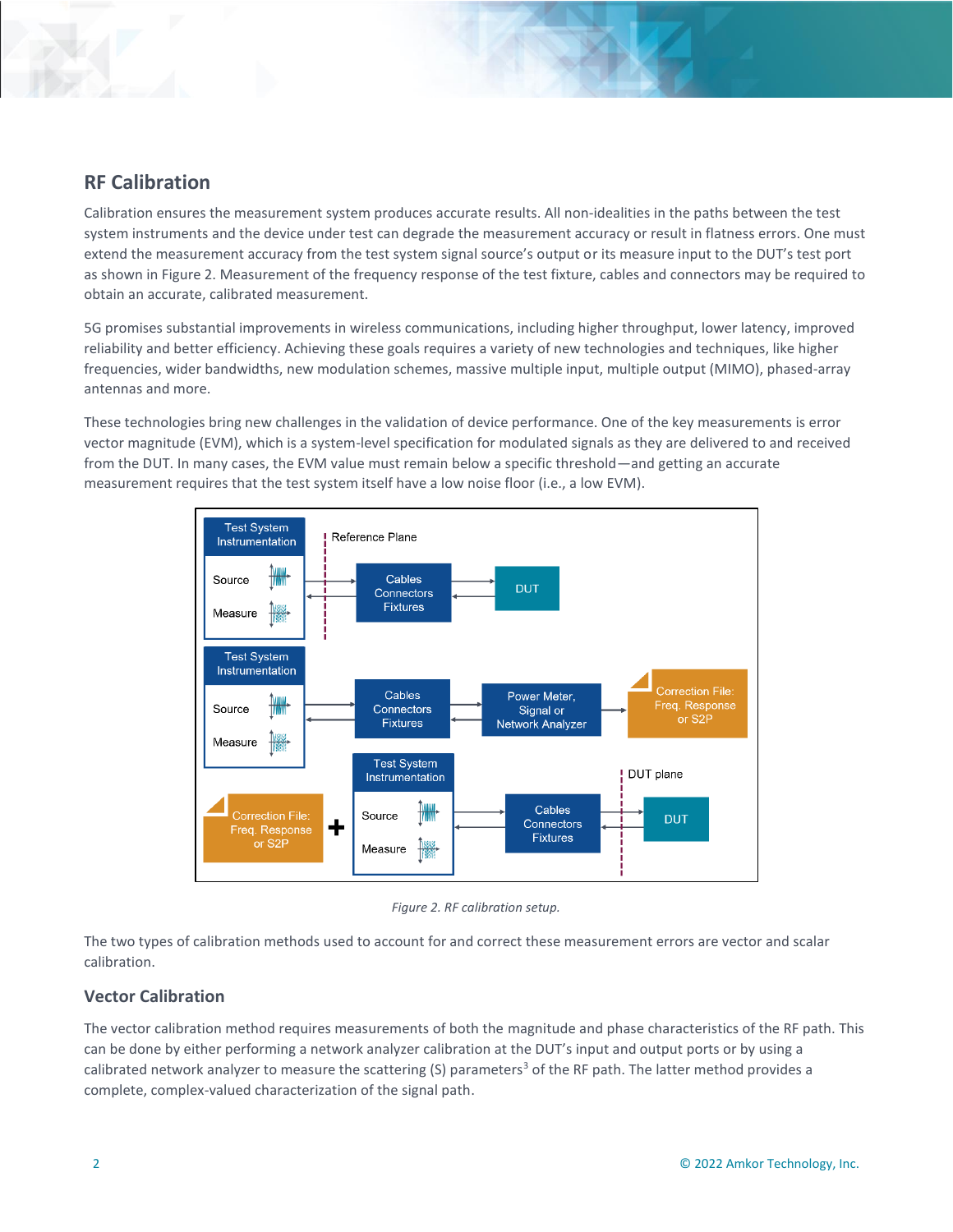#### **Scalar Calibration**

The scalar calibration approach characterizes only the magnitude characteristic of the RF path, which is equivalent to measuring only the magnitude portion of the S21 transmission coefficient in a vector calibration. A common technique involves driving one end of the path with a signal generator and measuring the signal at the other end with a power meter. The magnitude portion of the path response (loss) is determined by subtracting the source power level (in dBm) from the measured power level (also in dBm). This is repeated at multiple frequencies across the band of interest to determine the overall magnitude characteristic.

Scalar calibrations can achieve acceptable results when high-quality components, adapters and cables are used in the system. This helps minimize measurement uncertainty and increase measurement repeatability. However, when compared to a full vector calibration, scalar calibration is less likely to detect changes in impedance match along a signal path.

Figure 3 shows the procedure for performing a scalar RF calibration. The calibration test program is executed and designates the DUT board and tester to perform the path calibration. Then, calibration data is collected by using external equipment (power meter, signal generator, spectrum analyzer). The collected calibration data is compared with the most recent calibration data and the calibration data is applied - if the deviation is within the specified error range. If the deviation is out of the error range, inspection and repair are performed and the calibration procedure is repeated.



*Figure 3. Scalar RF calibration procedure.*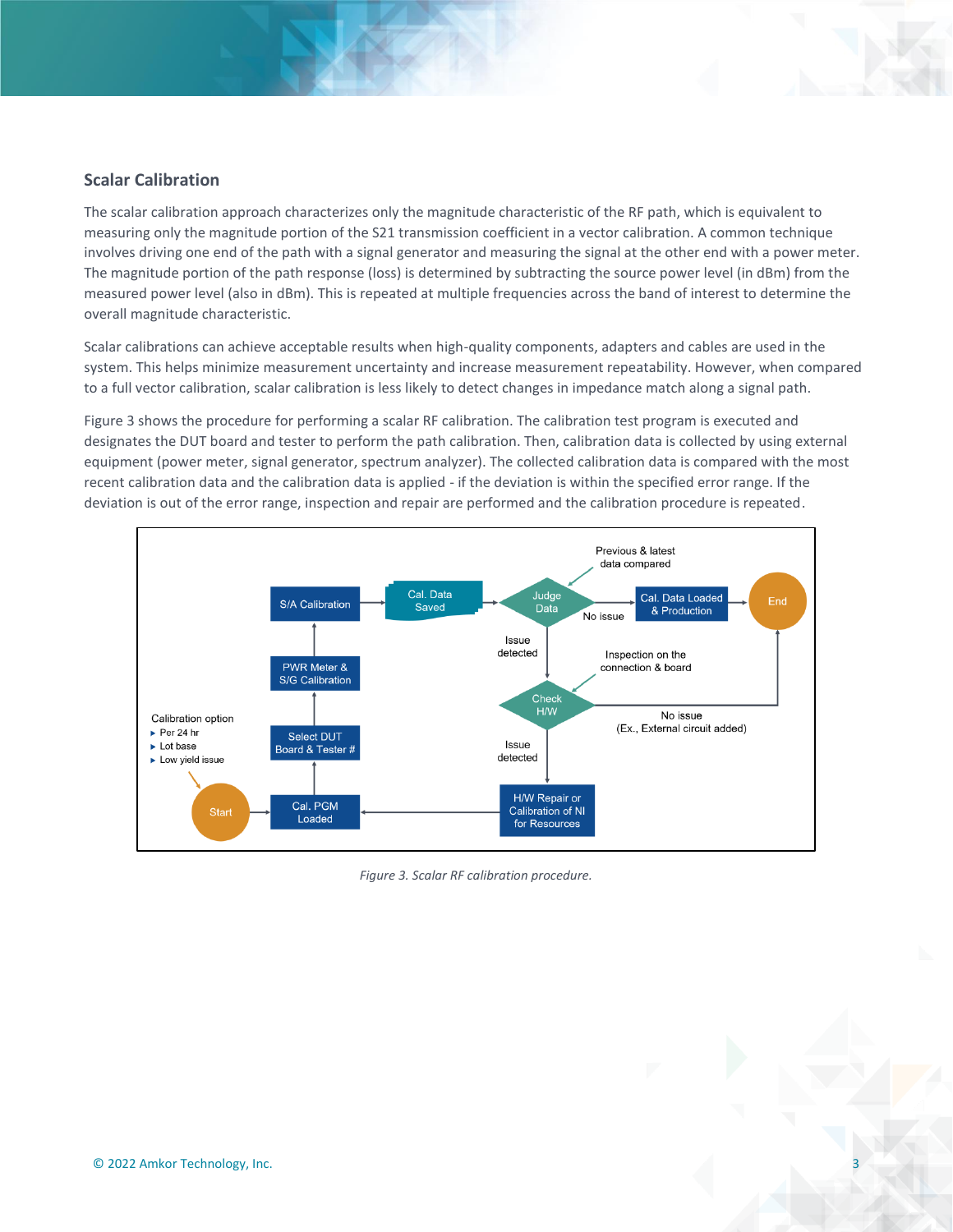### **DUT Socket Calibration**

RF calibration is performed in two steps, calibration of the DUT Rx signal path and calibration of the DUT Tx signal path. To do this, the design and manufacture of a calibration kit is proposed.

In Step 1, the calibration loss factor measurement environment is derived by the calibration of the DUT Rx Signal Path. The calibration kit connected to the pogo RF signal pin should be perfectly matched with the signal trace. To measure the power level of the input signal accurately with a power sensor, a power meter is used to null out the power sensor and then the signal generator and the power sensor should be applied to accurately measure the loss factor for the input signal trace to the DUT. These loss measurements are frequency dependent and must be made at each production test frequency. All calibration loss factors are stored in a file to be applied during production testing.

In Step 2, the calibration loss factor measurement environment is configured to perform the calibration of the DUT Tx Signal Path. Loss factor for all input and output pogo RF signal pins can be measured by using a signal generator and a spectrum analyzer so that the RF signal trace between the input pogo RF signal pin and the output pogo RF signal pin can be accurately calibrated. In addition, it is possible to calculate only the loss factor for the output pogo RF signal pin by substituting the loss factor of the input pogo RF signal pin previously measured in Step 1. Through this process, the loss factor can be calibrated out for the round-trip RF signal path from the load board over each production test frequencies.

To fully calibrate the entire trace up to the DUT, the loss factor for the pogo pins connecting the printed circuit board (PCB) and the DUT must be considered. At relatively low frequencies, the loss factor for a pogo pin may be negligible and may be excluded from the RF calibration. However, as 5G New Radio (NR) uses the mmWave frequency band, a considerable amount of RF signal loss may occur even in the same type of pogo pins. The pogo pin's loss contribution is included as a loss element to calibrate. Since it is difficult to accurately measure the pogo pins losses in the existing socket structure, a new calibration and test socket feature was developed to accurately measure these losses.

There are two basic techniques used to correct for the systematic error terms. These are short, open, load, through (SOLT) and through, reflect, line (TRL). The differences in the calibrations are related to the types of calibration standards used and how the standards are defined. They each have their advantages, depending on frequency range and application.

## **A Case Study<sup>12</sup>**

At 5G carrier frequencies and bandwidths, the test fixture can impose a significant channel frequency response on the test system and adversely affect EVM results. The measurement includes the characteristics of the test fixture and the DUT – making it difficult, if not impossible, to determine the true performance of the DUT. Calibration can move the test plane from the test system connector to the input connector of the DUT (see Figure 4).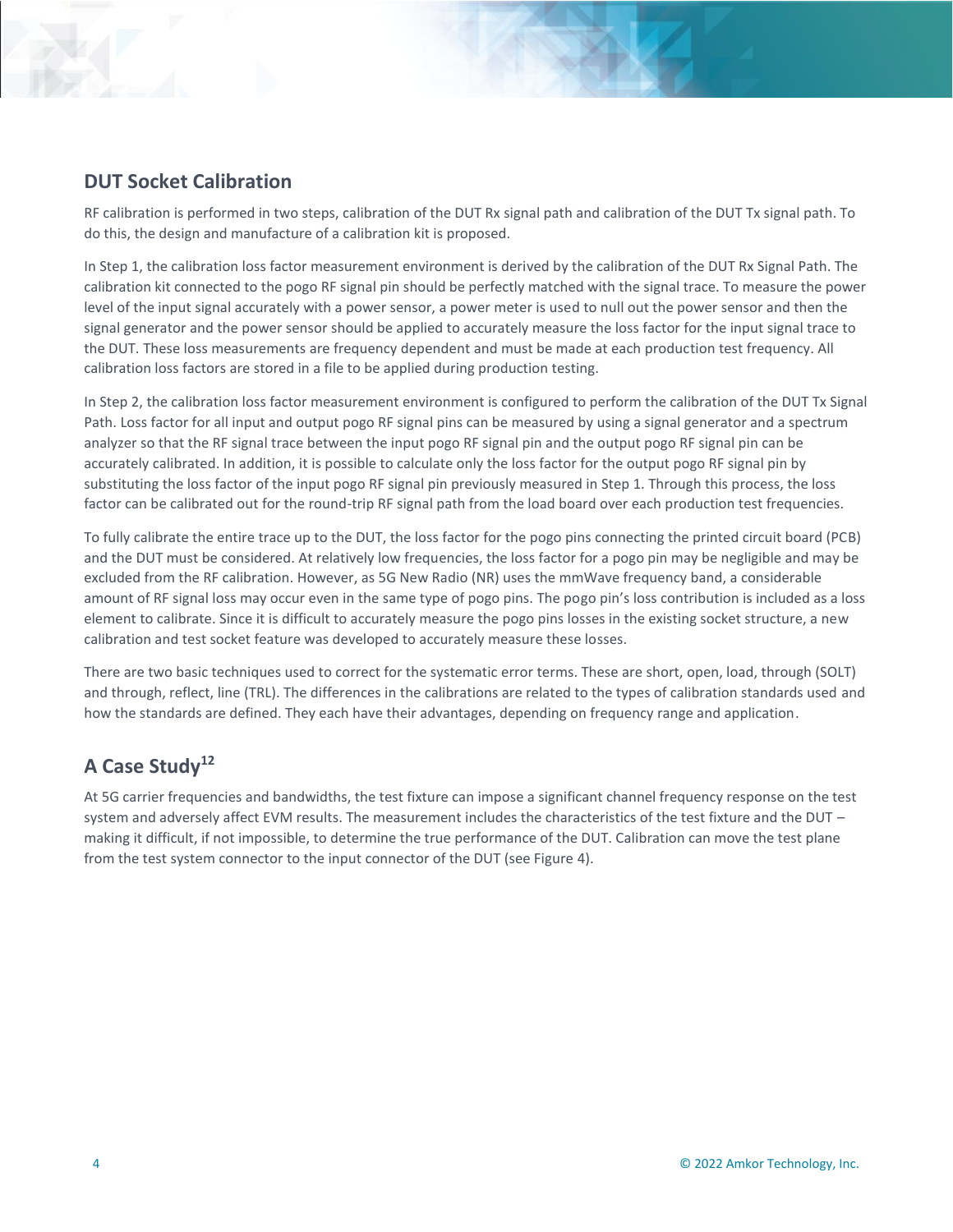

*Figure 4. Test plane movement to the DUT through calibration.*

Figure 5 shows the results of analyzing the effect of calibration on the RF modulation test for orthogonal frequency-division multiplexing (OFDM). Frequency response characteristics were compared for a 900 MHz bandwidth (BW) signal at 28 GHz. The upper trace shows the amplitude response with a significant roll off at the upper end of the bandwidth. The lower trace shows the phase response, which also has considerable variation over the BW.

When the calibration is not applied, a large deviation occurred in the magnitude (7 dB) and phase (45 degree) of the frequency response characteristics. When the calibration was applied, the variation in the magnitude (0.2 dB) and phase (2 degree) of the frequency response characteristics was obtained.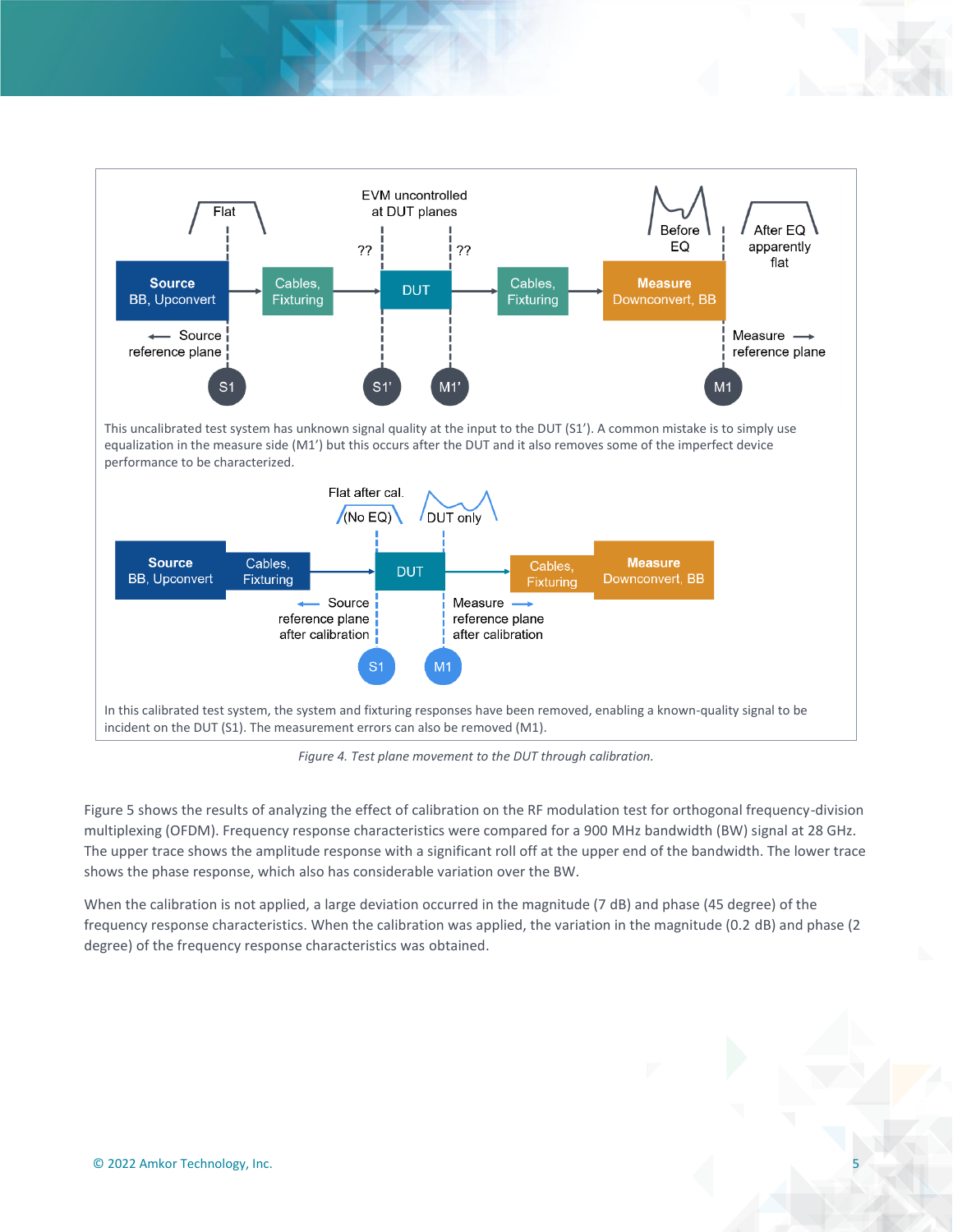

*Figure 5. OFDM modulation frequency response before and after calibration.*

Figure 6 shows the demodulation results after calibration for single-carrier 16 quadrature amplitude modulation (QAM) signal that is nearly 1 GHz wide. The upper-left trace shows a very clean constellation diagram. The lower-left trace shows the spectrum with a bandwidth of approximately 1 GHz. The upper-left trace shows the equalizer response in both magnitude and phase: both of these are flat and within specification, indicating the equalizer is not compensating for any residual channel response in the test fixture. The middle lower trace shows the error summary: EVM is approximately 0.7 percent, which is acceptable margin when compared with the device specifications. This system would be ideal for determining a device's characteristics.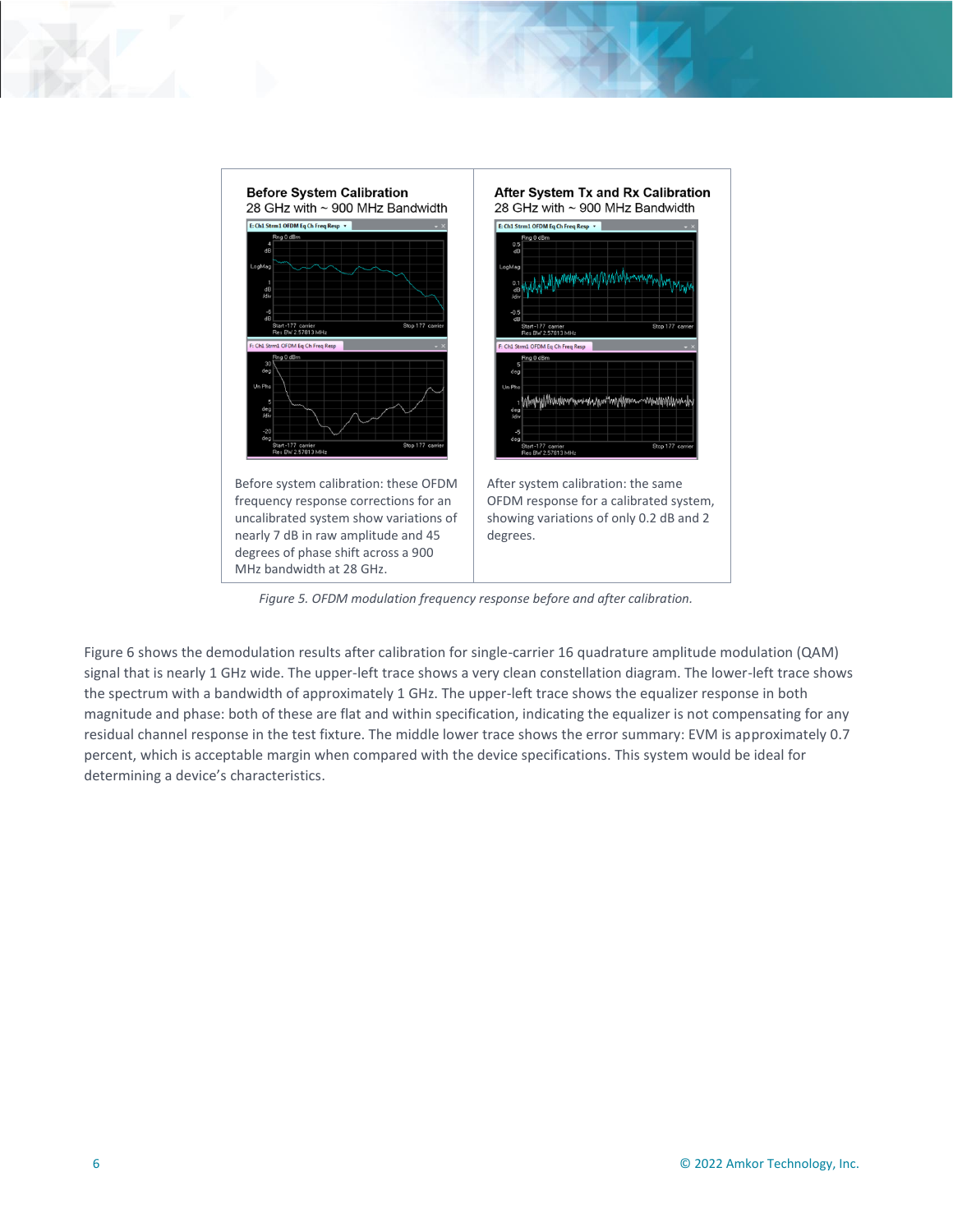

*Figure 6. OFDM frequency response before and after calibration.*

### **Summary**

RF calibration is a required process for production testing of semiconductor RFICs that translates into acceptable throughput, margin and yield. Reliable and repeatable calibration ensures consistent results that make it easier to pinpoint product or design problems and thereby minimize delays in development and manufacturing. RF Calibration at Amkor is a vital setup for successful production testing of customer parts.

#### **References:**

- 1. "Using Calibration to Optimize Performance in Crucial Measurements," (Keysight, 5992-0891).
- 2. "Accelerate 5G Testing: 5G Manufacturing Test Considerations," (Keysight, 5992-3659).
- 3. "S-Parameters," Microwaves101.com, Link.
- 4. "4 Hints for Better Millimeter-wave Signal Analysis," White Paper, (Keysight, 5992-2970).
- 5. "A Novel BiST and Calibration Technique for CMOS Down-Converters," 2008 4th IEEE International Conference on Circuits and Systems for Communications (ICCSC 2008).
- 6. "Self-calibration of input-match in RF front-end circuitry," IEEE Transactions, Volume: 52, Issue: 12, Dec. 2005.
- 7. "Calibration techniques of active BiCMOS mixers," IEEE Journal of Solid-State Circuits, Volume: 37, Issue: 6, June 2002.
- 8. "Digital calibration of gain and linearity in a CMOS RF mixer," 2008 IEEE International Symposium on Circuits and Systems (ISCAS).
- 9. "Verification of wafer-level calibration accuracy at high temperatures," 2008 71st ARFTG Microwave Measurement Conference.